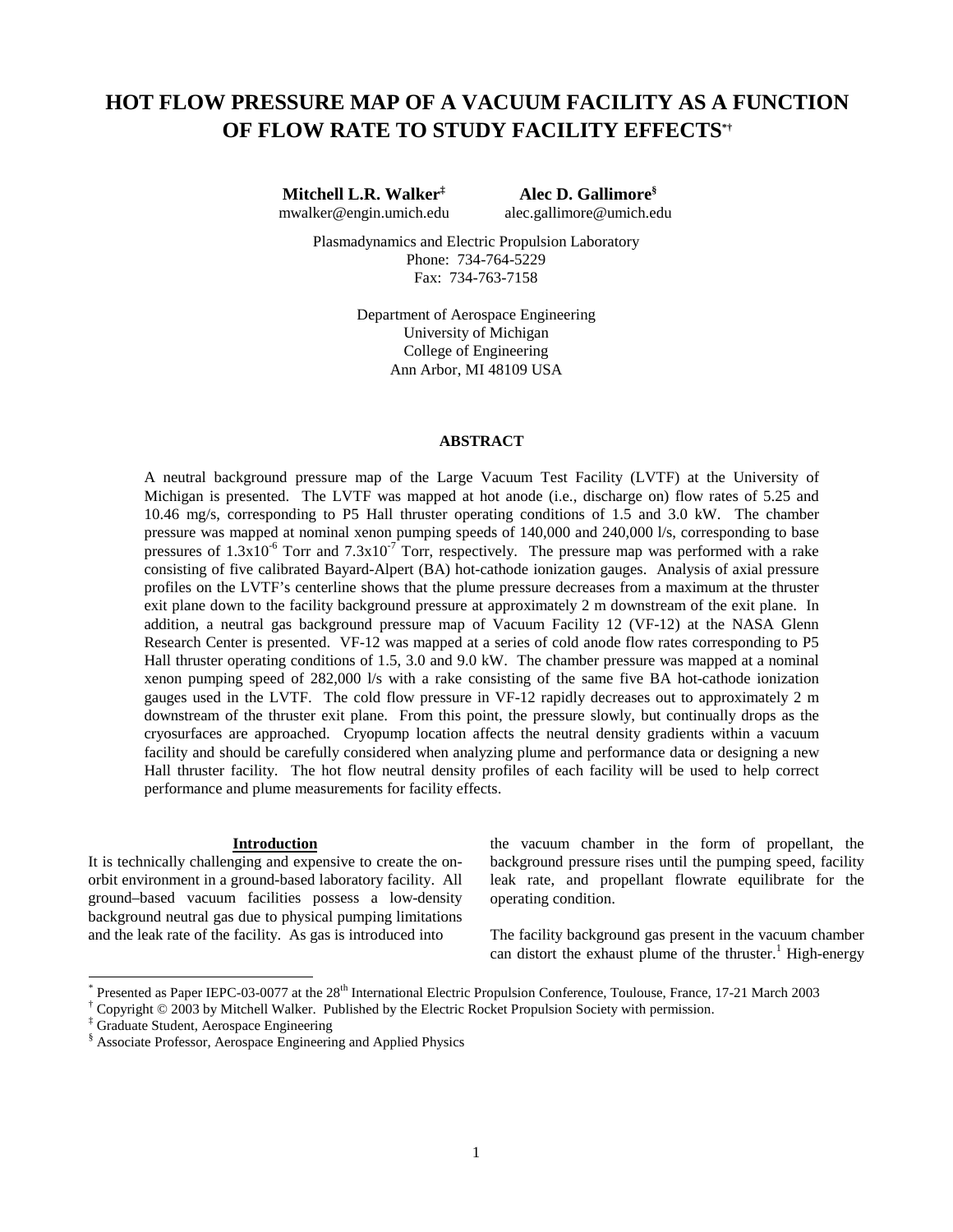exhaust particles interact with the neutral background particles through charge exchange collisions  $(CEX)^2$ . In the plume, the effects of CEX products are most evident in the perimeter, where they lead to an increase in the measured current density. Thruster operation and performance are dependent on the background pressure of the facility.<sup>3</sup> At elevated background pressures, residual gas particles can be entrained into the thruster discharge region artificially increasing engine thrust. Elevated facility pressure has also been found to increase the width of the ion energy distribution function through elastic collisions between beam ions and neutral background particles.<sup>4</sup>

Due to these effects, the validity of comparisons made between data taken in facilities with different background pressures, especially at  $10^{-4}$  Torr and higher, is questionable. However, comparisons have been made between data taken in Russia and at NASA.<sup>5</sup> In order to correlate data taken in ground based facilities to in-space thruster performance, the effect of facility background pressure on thruster operation must be fully characterized and taken into account when analyzing test data. Because of the drastic implications of facility effects, electric propulsion technology has reached the point where standard guidelines must be developed for test facilities to ensure reliable engine development and testing.<sup>5</sup> This need has become even more pressing now that 50+ kW Hall thrusters are being developed.<sup>6</sup>

Several investigations are underway to numerically model thruster performance and the interactions between Hall thrusters and spacecraft.<sup>7,8</sup> The results of these models are highly dependent on experimentally measured boundary conditions. One of the most important auxiliary inputs required by these codes is background pressure of a laboratory vacuum chamber.<sup>7</sup>

The University of Michigan's Plasmadynamics and Electric Propulsion Laboratory (PEPL) has launched an investigation of facility effects introduced by elevated backpressures. This investigation has thus far included measuring the performance of the P5 Hall Effect Thruster at different pumping speeds,<sup>9</sup> evaluating a collimated Faraday probe's ability to filter out CEX ions while measuring the ion current density at elevated back pressures, $2,10$  comparing NASA Glenn Research Center's (GRC) and Jet Propulsion Laboratory's (JPL) nude Faraday probes<sup>11</sup>, and mapping the cold\*\* flow pressure of the Large Vacuum Test Facility  $(LVTF)^{12}$ , which was the first step in creating a technique for making neutral density pressure maps with hot flow in a Hall thruster facility.

 $\overline{a}$ 

The objective of the experiments presented in this paper is to demonstrate a technique for making neutral density pressure maps with hot flow in a vacuum facility. The results of the hot flow pressure maps will then be compared to numerical simulations of the chamber in order to develop the tools that will be necessary to correct for facility effects.

In the following, we explain the experimental apparatus, present the experimental results, and discuss the experimental results. Finally, some conclusions and directions for future work are offered.

# **Experimental Apparatus**

The experiments presented in this paper were conducted in PEPL's LVTF and in NASA GRC's VF-12. The University of Michigan facility will be described first, followed by the NASA GRC facility.

# **PEPL Vacuum Facility**

Experiments at PEPL were conducted in the LVTF. The P5 was mounted at thruster station 1, as indicated in Figure 1. The LVTF is a stainless steel clad vacuum chamber that has a diameter of 6 m and a length of 9 m. Two 2,000 CFM blowers and four 400 CFM mechanical pumps evacuate the LVTF to moderate vacuum (30 - 100 mTorr). To reach high vacuum the LVTF is equipped with seven CVI TM-1200 re-entrant cryopumps, each of which is surrounded by a  $LN_2$  baffle. The combined pumping speed of the facility is 500,000 l/s on air, and 240,000 l/s on xenon with a base pressure of  $2.5x10^{-7}$  Torr. The cryopump system can be operated with any number of pumps in use. For the experiments reported here, the LVTF was operated with four and seven cryopumps with average anode flow rates of 5.25 and 10.46 mg/s, both with a 0.60 mg/s cathode flow. At the nominal xenon pumping speeds of 140,000 l/s and 240,000 l/s, the operating pressures of the LVTF were approximately  $9.2x10^{-6}$  and  $1.5x10^{-5}$  Torr on xenon with 4 pumps and  $5.4x10^{-6}$  and  $8.8x10^{-6}$  Torr on xenon with 7 pumps, as shown in Table 1.

Chamber pressure was monitored by two hot-cathode ionization gauges, as indicated in Figure 1. The first gauge is a Varian model 571 Bayard-Alpert (BA) gauge with a HPS model 919 Hot Cathode Controller. The BA model 571 ionization gauge is connected to the chamber via a 25 cm-long, by 3.48-cm-inner-diameter, tube. The second is a Varian model UHV-24 nude gauge with a Varian UHV senTorr Vacuum Gauge Controller. This unit was calibrated on air by the manufacturer. Pressure measurements from both gauges were corrected for xenon using the known base pressure on air and a correction factor of 2.87 for xenon according to the following equation<sup>13</sup>

Throughout the paper, we use the phrase "cold flow" to denote xenon flowing through the thruster anode and cathode without a plasma discharge and "hot flow" to denote xenon flowing through the anode and cathode of a thruster in operation.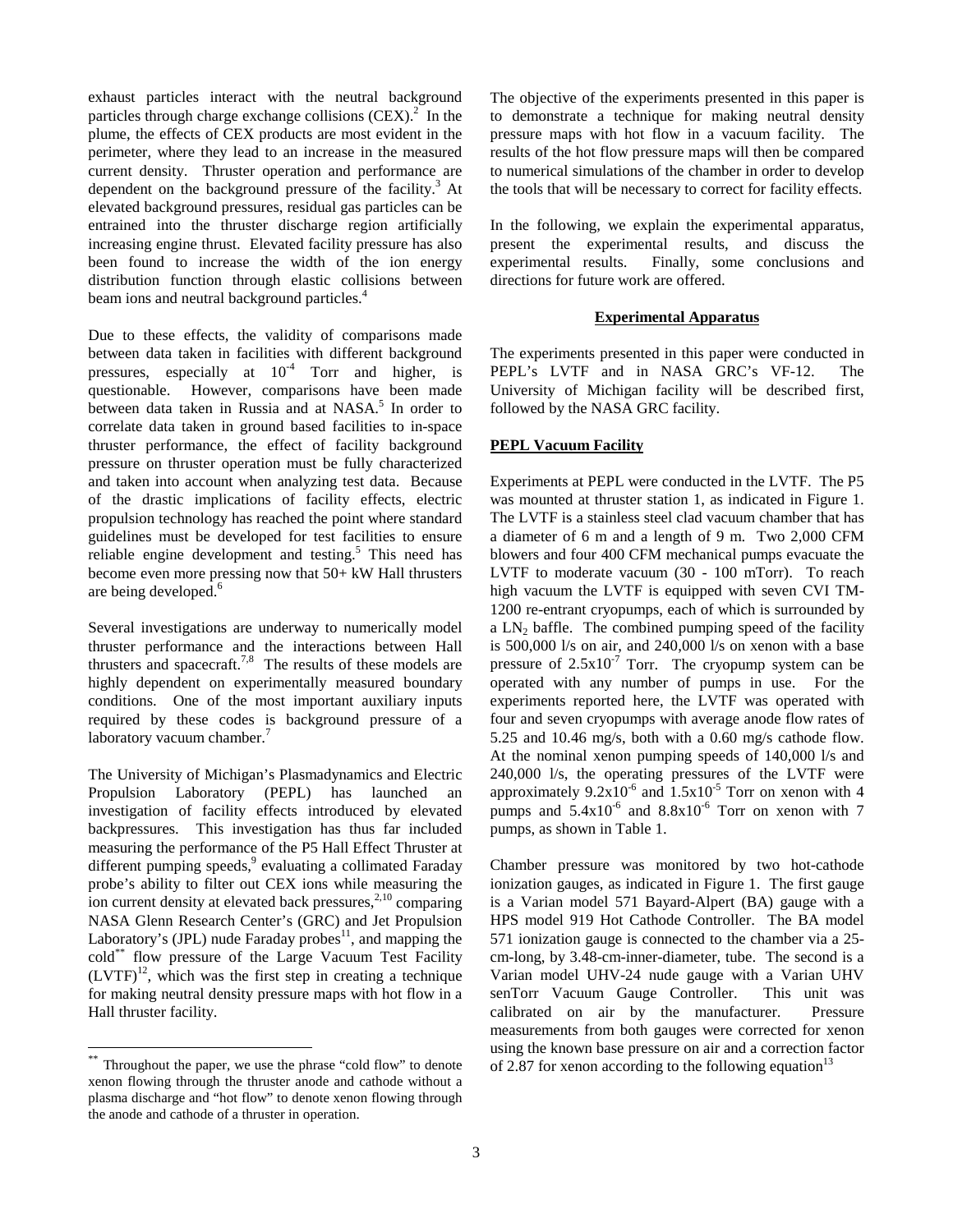$$
P_c = \frac{P_i - P_b}{2.87} + P_b, \qquad (1)
$$

where  $P_c$  is the corrected pressure on xenon,  $P_b$  is the base pressure, and  $P_i$  is the indicated pressure when xenon is flowing into the vacuum chamber. The corrected pressure of the nude gauge is reported as the chamber background pressure since the nude gauge agreed with the far-field cold flow pressures in Ref. 12. All pumping speeds and pressures reported in the following are corrected for xenon.



**Figure 1** – Schematic of the LVTF.

#### **Hall Thruster**

All experiments at the University of Michigan were performed on the P5, a laboratory-model Hall thruster. The P5 has a mean diameter of 148 mm, a channel width of 25 mm, a channel depth of 38 mm, and has a nominal power rating of 5 kW. $^{9}$  A more detailed description of the P5 can be found in Ref. 14.

A LaB $_6$  laboratory model cathode was located at the 2 o'clock position on the thruster, looking upstream. The cathode orifice was located approximately 30 mm downstream from the outer front pole piece.

High-purity (99.999% pure) xenon propellant was supplied to the Hall thruster from compressed gas bottles through stainless-steel feed lines. MKS 1179JA mass flow controllers metered the anode and cathode propellant flows. The flow controllers were calibrated with a custom apparatus that measures gas pressure and temperature as a function of time in an evacuated chamber of known volume. The mass flow controllers have an accuracy of  $\pm 1\%$  full scale.

### **NASA GRC Vacuum Facility 12**

Experiments at NASA GRC were conducted in VF-12. The P5-2 (also known as the NASA-173Mv.1) was mounted on the chamber centerline with the exit plane 1.25 m downstream of the rear door, as indicated in Figure 2. VF-12 has a diameter of 3 m and a length of 9 m and is

equipped with a liquid helium cryopanel surface with a pumping speed in excess of 1,000,000 liters per second on air and 282,000 l/s on xenon. A 1000 l/s (air) turbo pump, located on top of the chamber, evacuates non-condensable gases. At the average anode flow rates investigated—5.25, 10.46, and 14.09 mg/s, all with a 0.60 mg/s cathode flow and at a nominal xenon pumping speed of 282,000 l/s, the operating pressures of VF-12 were approximately  $3.0x10^{-6}$ .  $5.0x10^{-6}$ ,  $6.7x10^{-6}$  Torr on xenon, as shown in Table 2.

Chamber pressure was monitored by two hot-cathode ionization gauges, as indicated in Figure 2. The corrected main gauge reading is normally reported as the facility background pressure. The turbo ionization gauge, located near the turbo pump, is not considered when reporting the facility pressure. Pressure measurements from the main gauge were corrected for xenon using the known base pressure on air and a correction factor of 2.87 for xenon according Equation 1. All pumping speeds and pressures reported in the following are corrected for xenon.

**Table 1** – P5 Hot Flow pressure map operating conditions.

| <b>Table 1</b> – 1 J Hot I fow pressure map operating conditions. |                           |        |             |         |                         |
|-------------------------------------------------------------------|---------------------------|--------|-------------|---------|-------------------------|
|                                                                   | Discharge Discharge Anode |        |             |         | Cathode Nominal Chamber |
| Voltage                                                           | Current                   | Flow   | <b>Flow</b> | Pumping | Pressure                |
|                                                                   |                           |        |             | Speed   |                         |
| (V)                                                               | (A)                       | (mg/s) | (mg/s)      | (1/s)   | $(Torr-Xe)$             |
| 300                                                               | 5.22                      | 5.25   | 0.60        | 140,000 | 6.1E-06                 |
| 300                                                               | 11.4                      | 10.46  | 0.60        | 140,000 | 9.2E-06                 |
| 300                                                               | 5.12                      | 5.25   | 0.60        | 240,000 | 3.8E-06                 |
| 300                                                               | 11.1                      | 10.46  | 0.60        | 240,000 | 5.7E-06                 |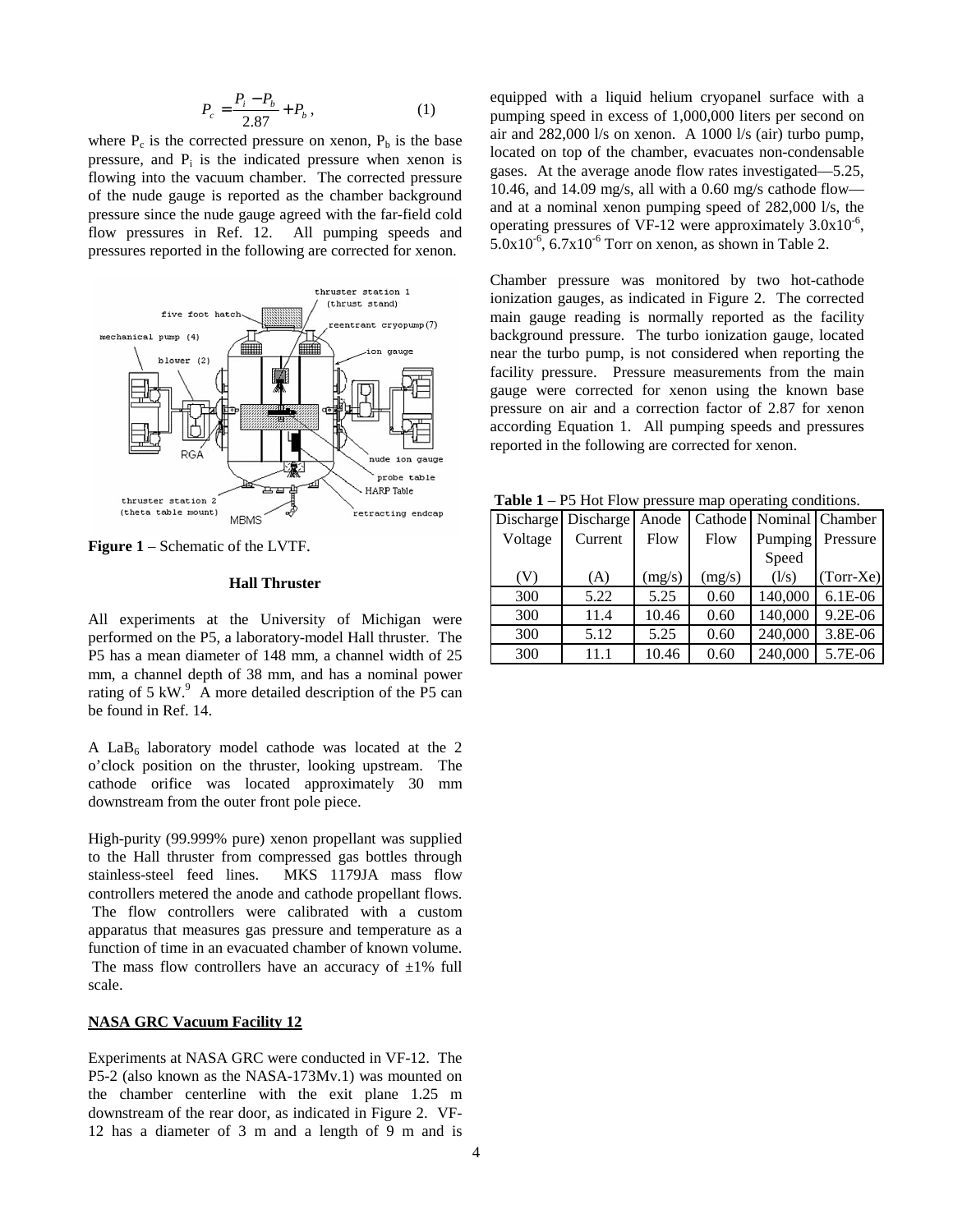

**Figure 2** – Schematic of VF-12.

#### **Hall Thruster**

All experiments at NASA GRC were performed with the NASA-173Mv.1 5 kW laboratory-model Hall thruster. The NASA-173Mv.1 has a mean diameter of 148 mm, a channel width of 25 mm, and has a nominal power rating of 5 kW. A more detailed discussion of this thruster can be found in Ref. 15. This thruster is designed to operate in both singleand two-stage modes. For these experiments, the electrode used for two-stage operation was replaced with the same ceramic used in the chamber walls, enabling the engine to be operated as a single-stage device.

A NASA GRC laboratory-model hollow cathode was located at the 12 o'clock position on the thruster. The cathode orifice was located approximately 25 mm downstream and 25 mm radially away from the outer front pole piece at an inclination of 30° from the thruster centerline. Xenon flow rates corresponding to the necessary flow rates, shown in Table 2, of the operating NASA-173Mv.1 Hall thruster were sent through the cathode. This will yield comparable backpressures for future pressure maps with the operating NASA-173Mv.1 Hall thruster.

Xenon propellant was supplied to the thruster using a rackconfigured xenon propellant feed system. Anode and cathode propellant flows were controlled and monitored with Unit Model 1160 Metal  $ZScal^{TM}$  mass flow

controllers. The flow controllers were calibrated with a custom apparatus similar to that used at PEPL.

# **Ionization Gauge**

The BA hot-cathode ionization gauge accurately measures pressure over the range of  $10^{-4}$  to  $10^{-12}$  Torr. This gauge was used to perform the cold flow and we will now use it for the hot flow. More detailed information on selection of this gauge can be found in Ref. 12.

Five Varian 571 BA type standard range ionization gauge tubes were used to measure the chamber pressure field in both the LVTF and VF-12. In the LVTF, a pressure map of the chamber will be taken with the thruster operating. Thus, the BA gauges need a neutralizer to ensure that the plasma does not affect pressure measurements. The neutralizer design prevents plume ions from having a direct line of sight to the ionization gauge filament. The neutralizer contains two 72 mesh screens (0.5 by 0.5 mm and 1.0-mmthick). The screens ensure neutralization of any ions that travel inside the orifice and those that are not neutralized by wall collisions. Figure 3 shows the Varian 571 BA ionization gauge and the neutralizer along with their mounting position with respect to the anode flow direction.



**Figure 3** – Schematic of the Varian 571 BA Ionization Gauge connected to the neutralizer.

The outer screen of the neutralizer, located in the horizontal plane of the chamber centerline, is in direct contact with the plasma for the hot flow pressure maps. To avoid disturbing the ionization gauge pressure measurements the outer screen was electrically isolated from the rest of the neutralizer, so that the screen floated. A bias voltage study on the outer screen, presented in a later section, was performed to validate this configuration.

Two of the BA gauges were controlled by separate Varian senTorr gauge controllers. The remaining three BA gauges were controlled by a Varian Multi-Gauge controller. The Multi-Gauge controller simultaneously controlled each of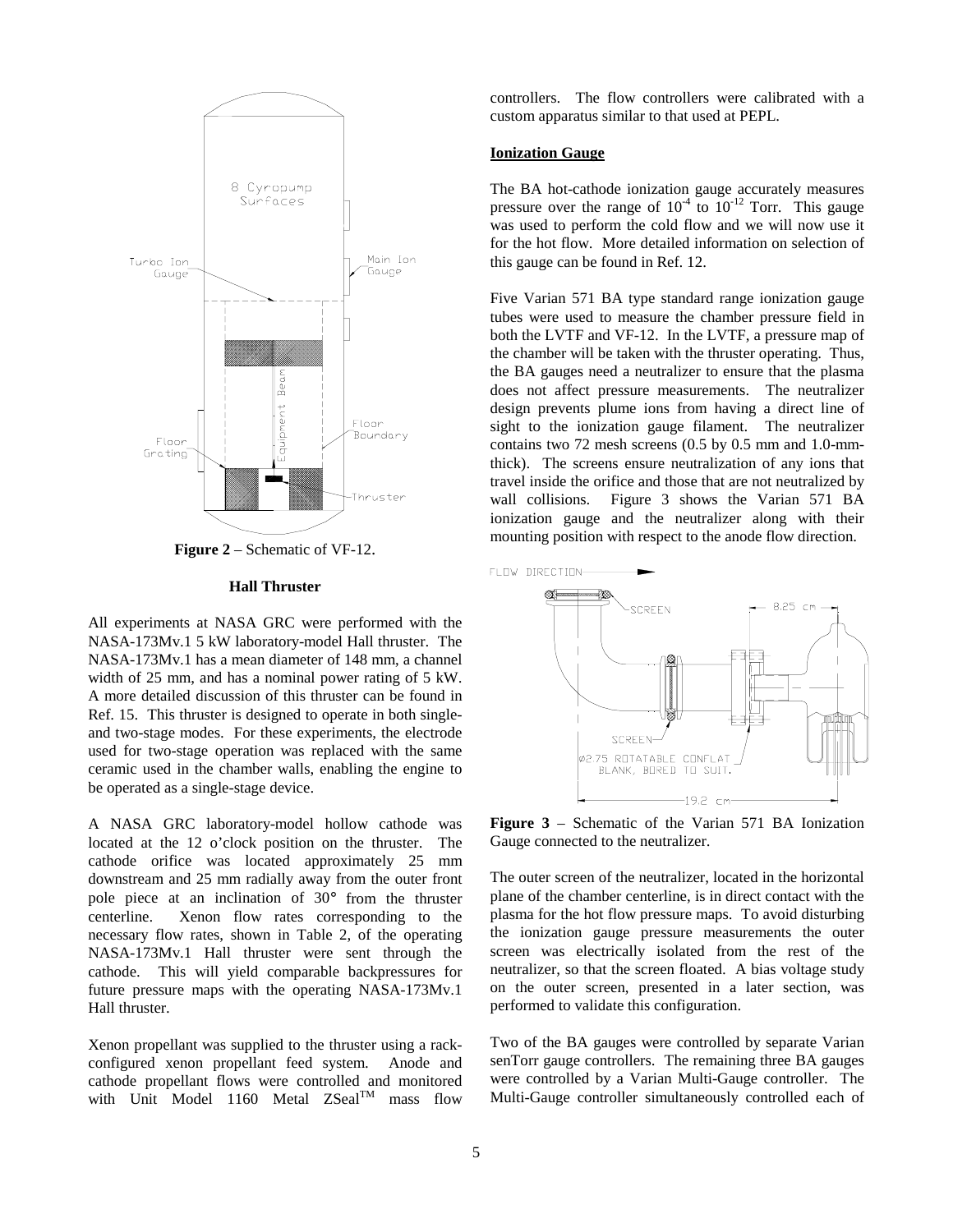the three BA gauges and allowed the user to scroll through a display of the pressure for each gauge.

# **Ionization Gauge Calibration**

Calibration of the five ionization gauge systems was performed by the Helium Leak Testing Incorporated Calibration Laboratory. Each system, comprising of a BA gauge, the actual internal and external cables used in the LVTF and VF-12 mapping, a Varian 10-wire vacuum chamber instrumentation feedthrough, and a Varian BA circuit board mounted in either the senTorr or Multi-Gauge controller, was calibrated with xenon as a one-piece unit using a National Institute of Standards and Technology traceable Leybold-Heraeus Viscovac VM211 spinning rotor viscosity gauge.

#### **LVTF Ionization Gauge Positioning System**

To generate the two-dimensional mapping inside the LVTF, the ionization gauges were mounted to a custom built, twoaxis positioning stage developed by New England Affiliated Technologies. The positioning system is composed of a 1.8-m-long linear stage in the radial direction that is mounted on a 0.9-m-long axial stage with an absolute linear position accuracy of 0.15 mm. A LabView VI controlled the motion of the two linear position tables, which in turn moved the Ionization Gauge Positioning System (IGPS) that carried the five BA gauges used to survey the chamber. Figure 4 shows a schematic of the IGPS mounted within the LVTF. The IGPS allowed the pressure measurements to be taken throughout the majority of the chamber with a single evacuation cycle of the LVTF. The region mapped by the IGPS covers an area with a minimum distance from the thruster of 0.5 m, encompassing the typical 1 m distance at which plume properties are measured.

Figure 5 displays the IGPS mounted in the LVTF and the 25 cm X 25 cm grid on which data points were taken. The solid circles indicate the position of each of the five probes when the IGPS is in the initial position. The note in Figure 5 denotes that gauge 2 is positioned on the opposite side of the chamber centerline to confirm that possible wake effects generated off the gauges were not interfering with downstream probes. Figure 4 also shows the coordinate system used for this experiment. The coordinate system origin is located at the discharge chamber exit plane on the thruster centerline, where negative X is to the left and positive Y is up the page.



**Figure 4** – Schematic of the IGPS mounted in the LVTF.



**Figure 5** – LVTF half-plane (looking down) with the IGPS and a 25 cm X 25 cm grid. Each open circle denotes the location of a data point.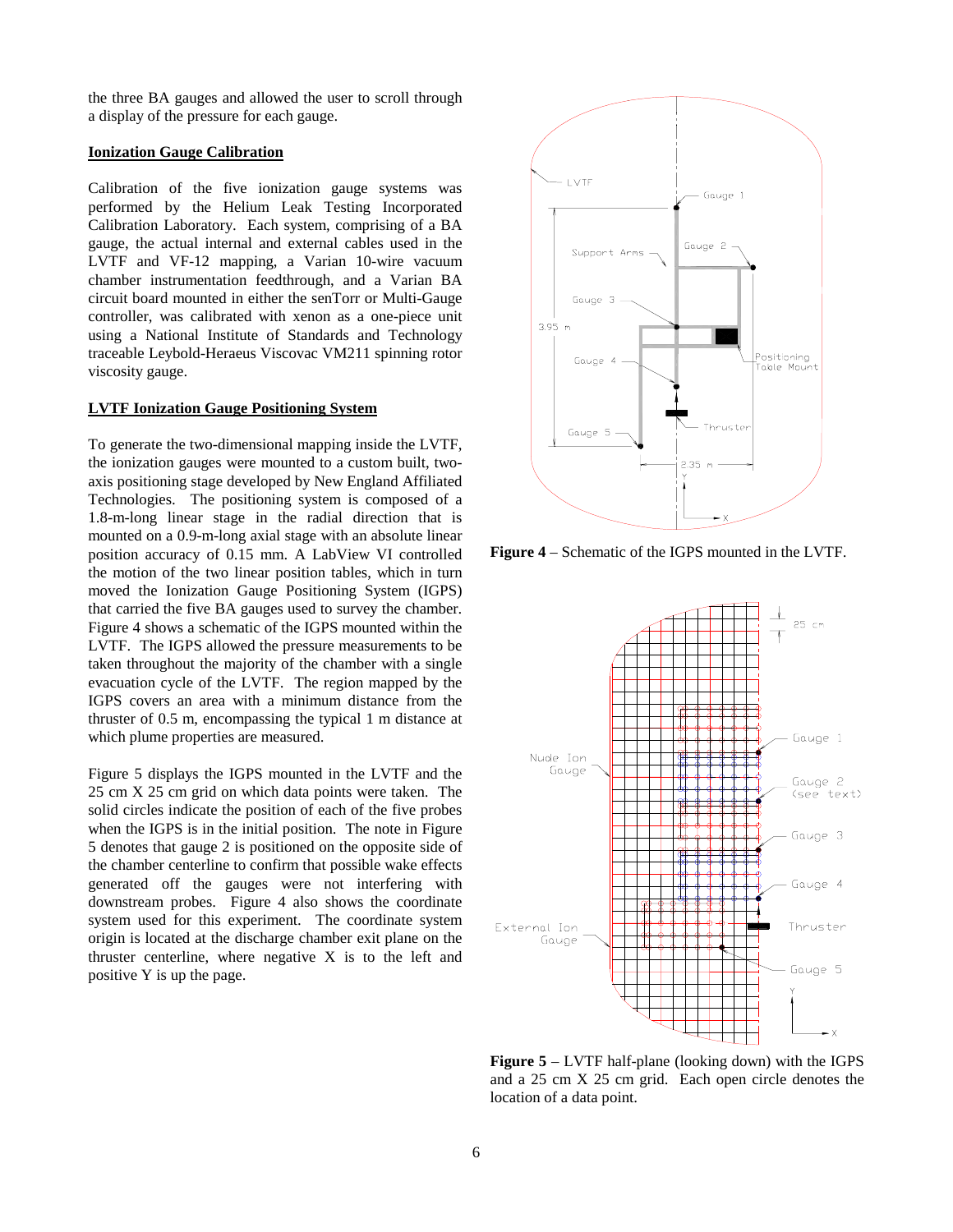#### **VF-12 Ionization Gauge Positioning System**

To generate the two-dimensional mapping inside VF-12, the ionization gauges were mounted to a two-axis positioning system developed by Parker Daedal. The positioning system is composed of a 0.6-m-long linear stage in the radial direction that is mounted on a 0.9-m-long axial stage with an absolute linear position accuracy of 0.01 mm. A LabView VI controlled the motion of the two linear position tables, which in turn moved the IGPS that carried the five BA gauges used to survey the chamber. Figure 6 shows a schematic of the IGPS mounted within VF-12. The IGPS allowed the pressure measurements to be taken throughout the majority of the chamber with a single evacuation cycle of VF-12. The region mapped by the IGPS covers an area with a minimum distance from the thruster of 0.5 m, encompassing the typical 1 m distance plume properties are measured.

Figure 7 displays the 25 cm X 25 cm grid in VF-12 on which data points were taken. The solid circles indicate the position of each of the five probes when the IGPS is in the initial position. Figure 7 also shows the coordinate system used for this experiment. The coordinate system origin is located at the discharge chamber exit plane on the thruster centerline, where negative  $X$  is to the left and positive  $Y$  is up the page.



**Figure 6** – Schematic of the IGPS mounted in VF-12.



**Figure 7** – VF-12 half-plane (looking down) with the IGPS and a 25 cm X 25 cm grid. Each open circle denotes the location of a data point.

## **Experimental Results**

To operate the BA gauges on the IGPS, a custom set of cables were constructed. These cables pass through the chamber wall on the five, 10-wire instrumentation feedthroughs. The overall cable lengths from controller to BA gauge were approximately 15 and 23 m, depending on the location of the particular gauge. To verify the operation of each line after the setup was complete, a sealed-glass ionization gauge was operated with a senTorr controller. Varian reports that the reference ionization tube is sealedoff at less that  $5.0x10^{-6}$  Torr. Each of the ionization gauge systems measured pressures below the maximum pressure reported by the vendor. This test confirmed the operation of the equipment while the facility was at atmosphere to avoid unnecessary evacuation cycles of the vacuum chamber. The BA gauges mounted to the IGPS measured pressures within a few percent of the pressure reported on the gauges used to monitor facility background pressure. This comparison confirmed that the ionization gauges mounted on the IGPS were operating properly at vacuum.

In a previous experiment we created a cold flow pressure map of the LVTF with the same ionization gauges and neutralizers used in the experiments presented in this paper. During that study, we determined that the neutralizer conductance does not noticeably affect the time response of the internal ionization gauges. $^{12}$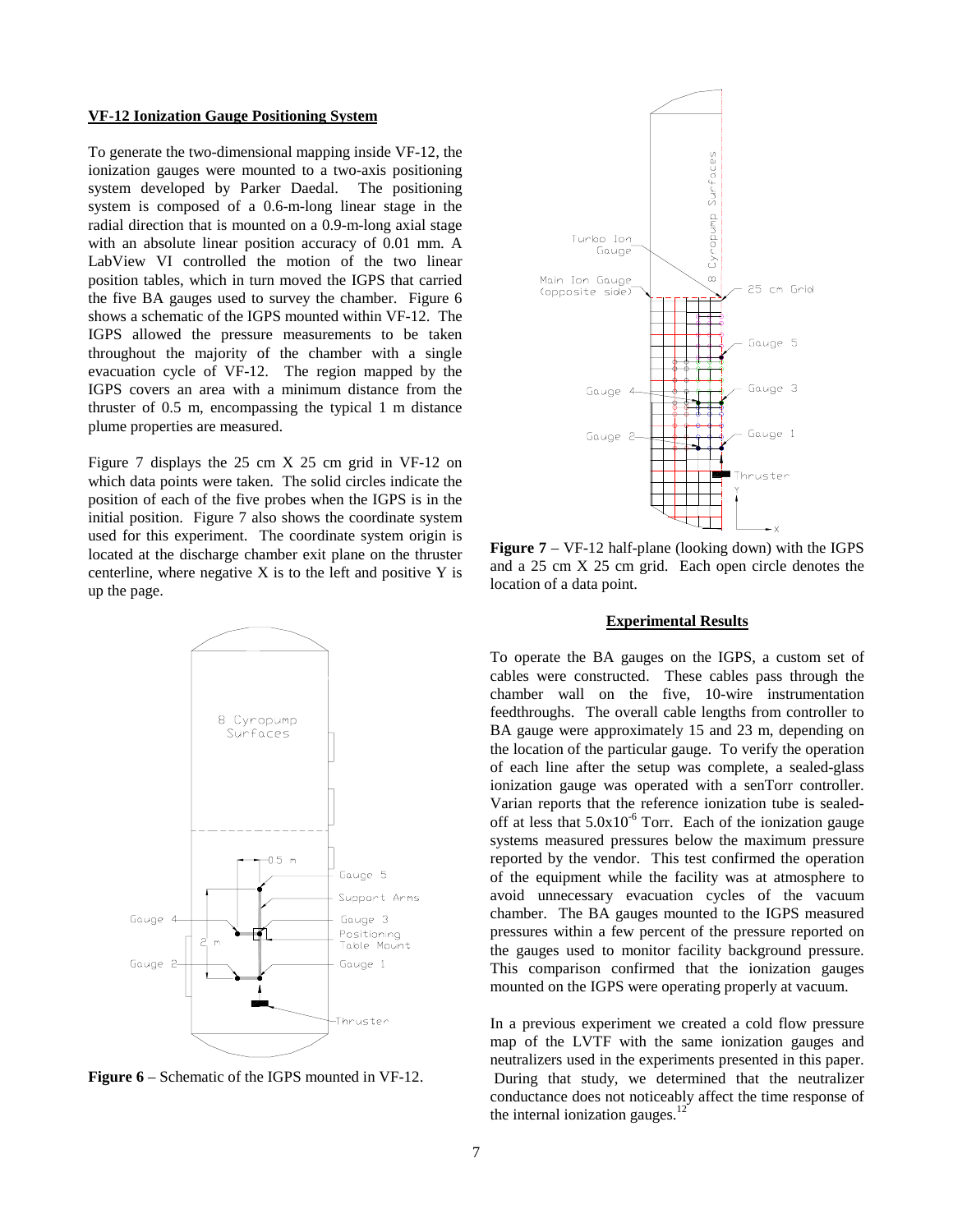We assumed that chamber pressure was horizontally symmetric about the chamber centerline in the LVTF and VF-12. This assumption reduced the number of spatial positions that had to be mapped. All pressure map data presented will only be from one side of a chamber.

For the hot flow pressure maps, the BA ionization gauge is immersed in plasma. To minimize the effect of charged particles on the pressure measurements, an outer screen bias voltage study was performed using the P5 in the LVTF. The outer screen was electrically isolated from the neutralizer and a biasing wire was connected to the screen so that it could be floated, grounded, or biased to a particular voltage. This configuration allows the screens to repel or attract the charged particle species. The biasing wire was connected to a power supply outside of the chamber and a current shunt was used to measure the amount of current being collected or emitted in each electrical configuration.

First, the effects of biasing, grounding, and floating the outer screen on the measured pressure were investigated, i.e., does merely biasing the outer screen with no plasma present affect the behavior of charge particles within the gauge, thus affecting the pressure measured. This study was performed on gauge 1 with no flow through the thruster. The measured pressure was unaffected by floating, grounding, and biasing the outer screen. Since there was no plasma present, the outer screen collected no current for the above configurations, indicating that particles within the ionization gauge were not being collected by the biased outer screen.

Next, the same procedure was performed with the P5 operating at 300 V and 5.4 A. For this study gauge 3 was monitored at a position 1.5 m downstream of the thruster exit plane and on the thruster centerline. The gauge pressure and current collected were recorded for each of the electrical configurations.

Figure 8 shows the results of the bias voltage study. Initially, the outer screen was floated and the pressure measurement was unaffected. Next, the outer screen was biased from -20 V to 50 V in 5 V increments. At increasingly negative bias voltages the indicated pressure increased slightly. This may be a result of attracting additional ions into the gauge, which increased the current collected by the gauge filament. The gauge then indicated a higher pressure. In the grounded configuration, the indicated pressure was negligibly affected. As the bias voltage became increasingly positive, the indicated pressure began to rise and a large amount of current was collected by the outer screen. The positively biased screen attracted a large number of electrons to the neutralizer screen resulting in the increased ionization of neutrals within the gauge. The gauge filament then collected the additional ions, increasing the indicated pressure. In the floating

configuration, gauge 3 measured  $3.1x10^{-5}$  Torr-Xe and the outer screen collected 0.2 mA. This study confirmed that floating the outer screen for the hot flow pressure map does not affect the performance of the ionization gauges.



**Figure 8** – Outer Screen Bias Voltage Study

## **University of Michigan**

Table 1 presents the thruster and chamber operating conditions that were investigated and the average pressures measured with the nude and external gauges. The chamber pressure was mapped at P5 thruster operating conditions of 300 V, at approximately 5 and 11 A, corresponding to flow rates of 5.25 and 10.46 mg/s. The hot flow pressure maps were created at nominal facility pumping speeds of 140,000 and 240,000 l/s.

Figures 9 - 12 present the hot flow pressure map data recorded in the LVTF. We were unable to acquire data with ionization gauge 5 for the hot flow pressure maps. This is because the pressure in the area interrogated by ionization gauge 5 was above the controller's maximum allowable pressure, thus causing the gauge to automatically shut down.

Hot flow pressure maps were not created for anode flow rates above 10.46 mg/s. The flow rate limit is created by the pressure downstream of the thruster being high enough to exceed controller 3's shut down pressure limit. It is possible to override the shut down pressure of the ionization controller. However, if the ionization gauge is operated at "high" pressures, the gauge may be damaged. Therefore, the automatic shut down pressure limits were left operational for these experiments. This was not expected given our cold flow results.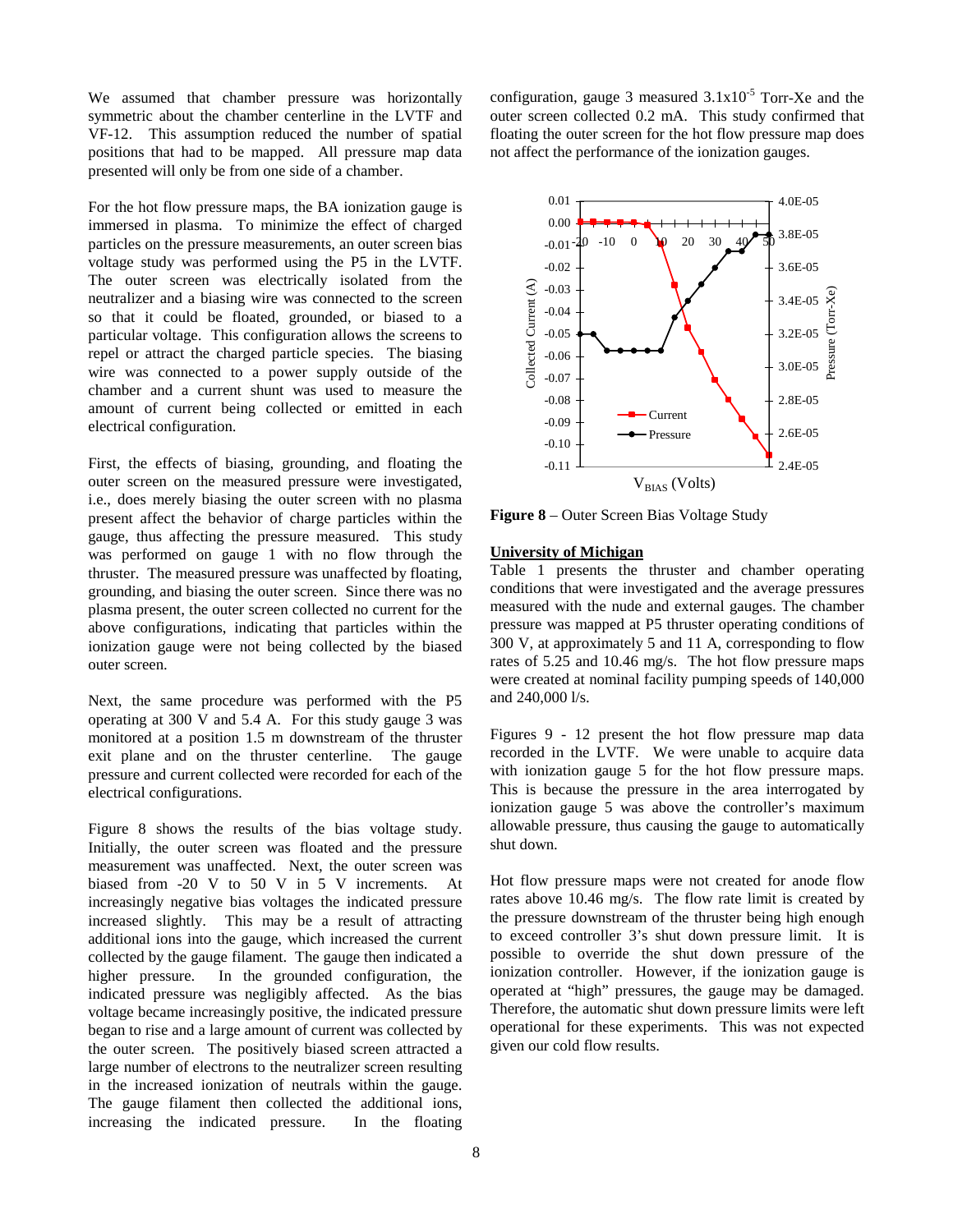

**Figure 9** – Hot flow pressure map of the LVTF with an anode flow rate of 5.25 mg/s and a cathode of 0.60 mg/s, at a nominal pumping speed of 140,000 l/s. The nude gauge measured  $6.1x10^{-6}$  Torr, corrected for xenon. (300 V, 5.22) A thruster operation)



**Figure 11** – Hot flow pressure map of the LVTF with an anode flow rate of 5.25 mg/s and a cathode of 0.60 mg/s, at a nominal pumping speed of 240,000 l/s. The nude gauge measured  $3.8x10^{-6}$  Torr, corrected for xenon. (300 V, 5.72) A thruster operation)





**Figure 10** – Hot flow pressure map of the LVTF with an anode flow rate of 10.46 mg/s and a cathode flowrate of 0.60 mg/s, at a nominal pumping speed of 140,000 l/s. The nude gauge measured  $9.2x10^{-6}$  Torr, corrected for xenon. (300 V, 11.4 A thruster operation)

**Figure 12** – Hot flow pressure map of the LVTF with an anode flow rate of 10.46 mg/s and a cathode flow rate of 0.60 mg/s, at a nominal pumping speed of 240,000 l/s. The nude gauge measured  $5.7x10^{-6}$  Torr, corrected for xenon. (300 V, 11.1 A thruster operation)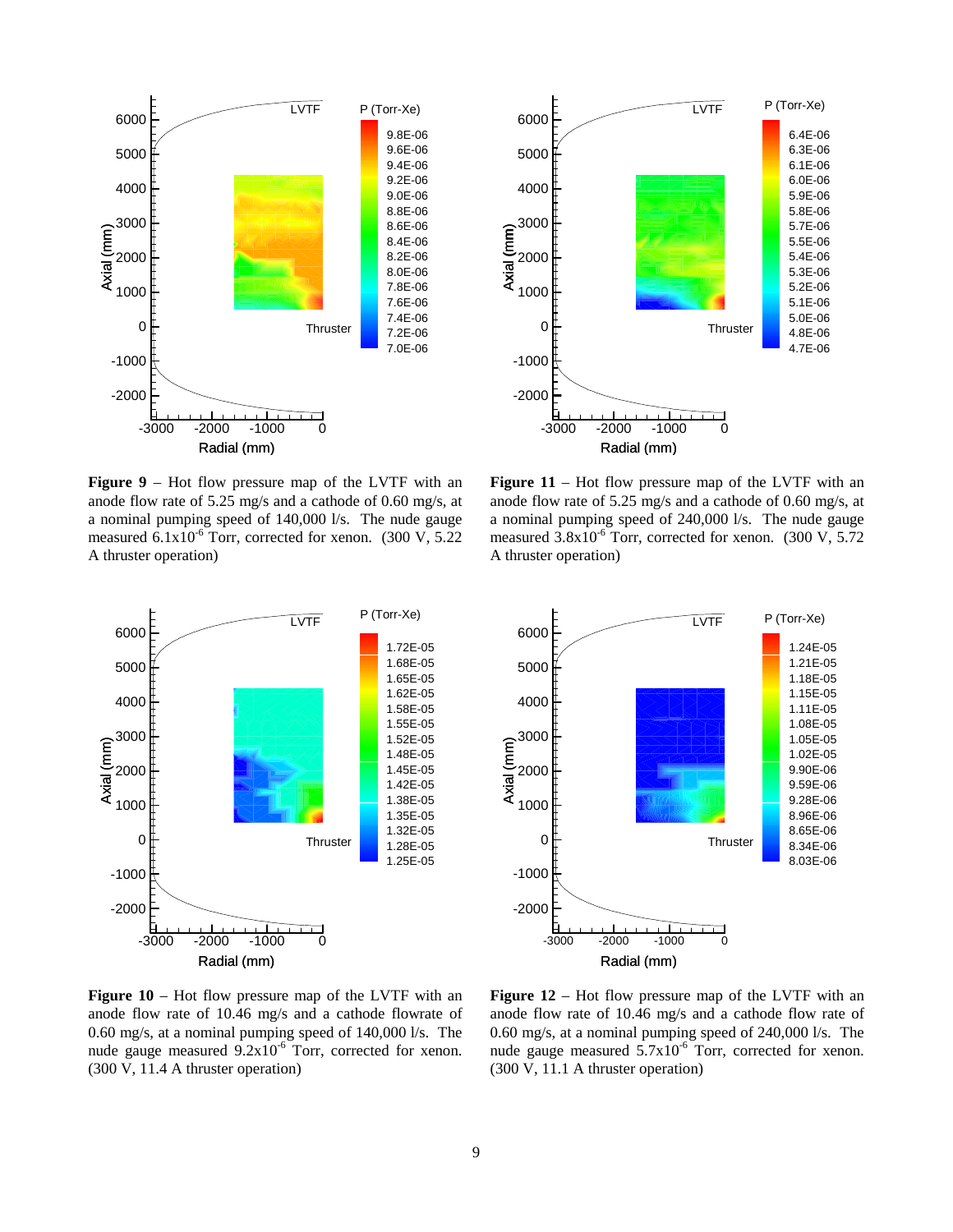# **NASA GRC**

Table 2 presents the thruster flow rates and nominal pumping speed that were investigated in VF-12 and the pressures measured with the main ionization gauge. The facility base pressure was  $1.9x10^{-7}$  Torr. Initially, the chamber background pressure was mapped with zero propellant flowrate into the chamber to evaluate the chamber base pressure. Then the chamber pressure was mapped at average anode flowrates of 5.25, 10.46, and 14.09 mg/s at a nominal facility pumping speed 282,000 l/s.

Figures 13 - 15 present the cold flow pressure map data. Figure 16 shows the 5.25 mg/s hot flow pressure map taken with a grounded outer screen.

**Table 2** – P5-2 Cold Flow operating conditions.

| Anode  | Cathode | Nominal | Main        |
|--------|---------|---------|-------------|
| Flow   | Flow    | Pumping | Pressure    |
|        |         | Speed   |             |
| (mg/s) | (mg/s)  | (1/s)   | $(Torr-Xe)$ |
| 5.25   | 0.60    | 282,000 | $3.0E - 06$ |
| 10.46  | 0.60    | 282,000 | 5.0E-06     |
| 14.09  | 0.60    | 282,000 | $6.7E-06$   |



**Figure 14** – Cold flow pressure map of the VF-12 with an anode flow rate of 10.46 mg/s and a cathode flowrate of 0.60 mg/s, at a nominal pumping speed of 282,000 l/s. The Main gauge measured  $5.0x10^{-6}$  Torr, corrected for xenon.



 $\overline{VF-12}$  P (Torr-Xe) 8000 1.74E-05 7000 1.72E-05 1.69E-05 6000 1.66E-05 1.63E-05 5000 1.60E-05 1.57E-05 ិ៍<br>- 4000<br>- 3000<br>- 3000 1.55E-05 4000 1.52E-05 1.49E-05 1.46E-05 1.43E-05 2000 1.41E-05 1.38E-05 1000 1.35E-05 0 **Thruster** -1000  $\sqrt{1+\frac{1}{2}}$ -1000 0 Radial (mm)

**Figure 13** – Cold flow pressure map of the VF-12 with an anode flow rate of 5.25 mg/s and a cathode flowrate of 0.60 mg/s, at a nominal pumping speed of 282,000 l/s. The Main gauge measured  $3.0x10^{-6}$  Torr, corrected for xenon.

**Figure 15** – Cold flow pressure map of the VF-12 with an anode flow rate of 14.09 mg/s and a cathode flowrate of 0.60 mg/s, at a nominal pumping speed of 282,000 l/s. The Main gauge measured  $6.7x10^{-6}$  Torr, corrected for xenon.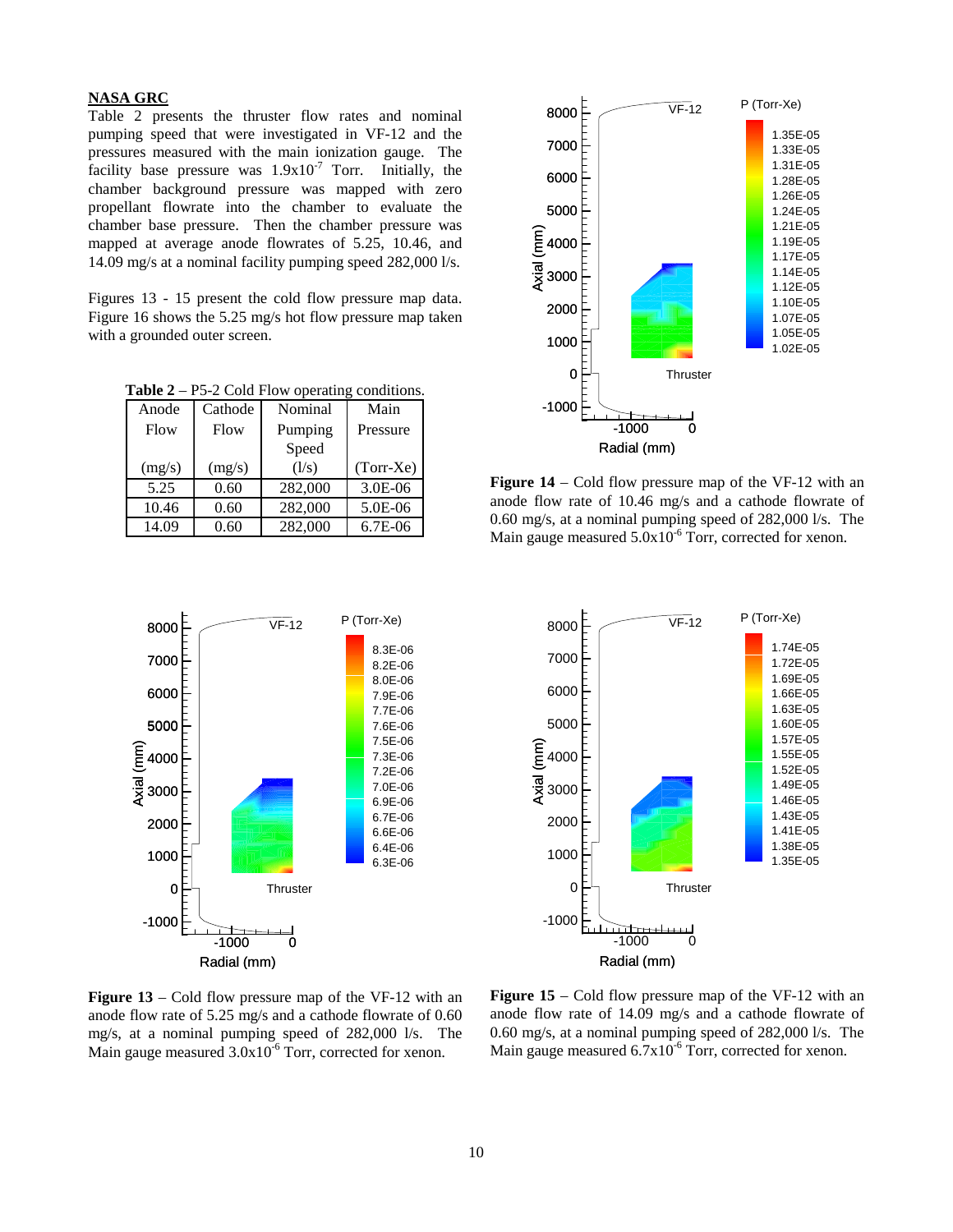

**Figure 16** – Hot flow pressure map of the VF-12 with an anode flow rate of 5.25 mg/s and a cathode flowrate of 0.60 mg/s, at a nominal pumping speed of 282,000 l/s. The Main gauge measured  $2.9x10^{-6}$  Torr, corrected for xenon. (300 V, 4.64 A thruster operation)

## **Discussion**

The pressure maps for the hot and cold flow differ by a factor of approximately two in both the LVTF and VF-12 for identical flow rates and pumping speeds. The increase in indicated pressure is caused by the gauge filament collecting more current in the hot flow case. The increase in current may be the effect of inadequate filtering of ions by the neutralizer screens. A grid opening much larger than a few Debye lengths would not allow the sheaths to merge. Therefore, repulsion of beams ions would not occur near the grid opening centerline, which allows beams ions to travel into the ionization gauge and be collected by the filament. The Debye length was calculated with data previously taken in the P5 plume using a Langmuir probe. The electron number density, n<sub>e</sub>, and electron temperature,  $T_e$ , are approximately  $7.5x10^{10}$  cm<sup>-3</sup>, and 1.6 eV 1 m downstream of the P5 exit plane. $14$  This yields a Debye length of 0.034 mm. The screen opening is 0.5 mm by 0.5 mm, which would require a sheath thickness of approximately 7 Debye lengths for the sheaths to merge. Away from the thruster centerline and exit plane, the Debye length increases due to the decrease in electron number density. A longer Debye length ensures that the sheaths have merged, which makes it less likely for ions to enter the gauge. Thus, the ion filter is more effective the farther the gauge is from the thruster exit.

In spite of the difference in magnitude, comparisons between the hot and cold flow pressure profile trends may still be made. Analysis of axial pressure profiles on chamber centerline show that the plume pressure decreases from a maximum at the thruster exit plane to a pressure about 1.5 times higher than the facility background pressure by approximately 2 m downstream of the exit plane. Analysis of axial pressure profiles on the LVTF centerline also show that increasing the mass flow rate increases the pressure immediately downstream of the anode. For both flowrates, the plume has expanded to the chamber operating pressure at approximately 2.0 m downstream of the anode. As the flowrate increases, the pressure gradient in the plume increases, but the length of the plume expansion to the chamber background pressure remains constant. This trend was seen for both flowrates. Increasing the pumping speed lowers the magnitude of the pressure, while the behavior of the axial pressure profile remains unaffected.

Normally, the base pressure of VF-12 is reported as the pressure indicated on the main ionization gauge located on the side of the chamber, as shown in Figure 2. The main ionization gauge connects directly to the chamber, yielding a negligible reduction in pumping speed from conductance. This method yields a reported base pressure of  $1.9x10^{-7}$ Torr for the zero anode flow rate cold pressure map. For the zero flow condition the main gauge is an overestimate of the chamber background pressure. Yet, for the non-zero anode cold flow rates the main gauge underestimates the lowest pressure recorded during the pressure map. A pressure map with zero propellant was taken, but is not presented.

Figures 13 - 15 present the cold flow pressure maps created in VF-12. The axial centerline profile for the zero flow rate pressure map shows the chamber back pressure continuously drops from 0.5 m to 3.4 m downstream of the exit plane. This agrees with the physical configuration of the facility since the 8 cryosurfaces are located downstream of the thruster exit plane, as can be seen in Figure 2. The same behavior is present in the centerline axial profiles for anode flow rates of 5.25, 10.46, and 14.09 mg/s. The pressure rapidly decreases out to approximately 2 m downstream of the thruster exit plane. From this point, the pressure slowly, but continually drops as the cryosurfaces are approached.

Axial chamber centerline pressure profiles of VF-12 show that increasing the anode flowrate increases the magnitude of the background pressure. Also, as the anode flowrate increases the pressure gradient near the thruster exit plane increases. The distance that it takes for the plume to expand down to the VF-12 background pressure appears to be independent of flow rate. These same trends were observed in the LVTF cold flow pressure maps.<sup>12</sup>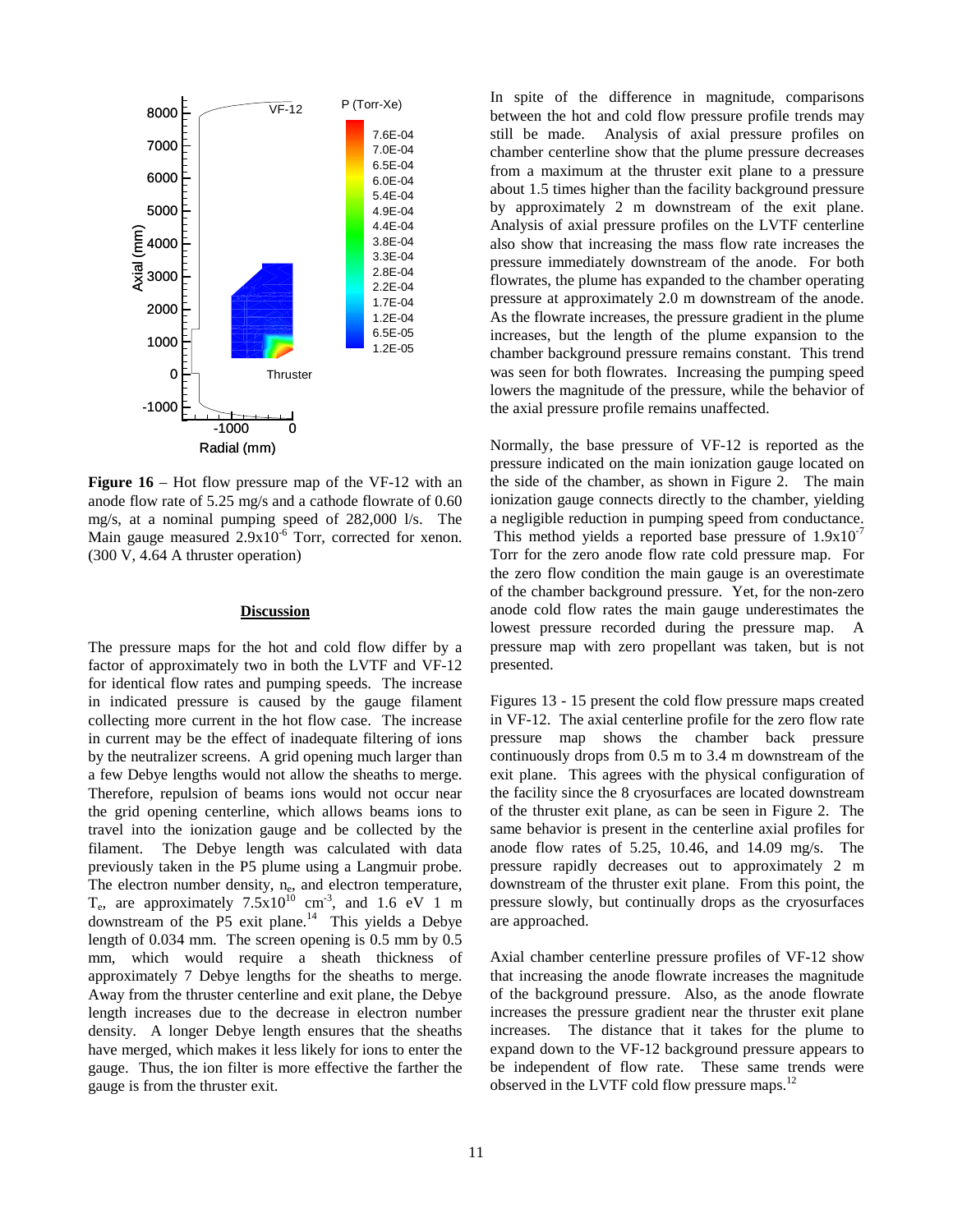After the VF-12 cold flow pressure maps were taken at NASA GRC, we decided to take a preliminary hot flow pressure map. The outer screen bias voltage study had not been conducted at this point, so the screens were grounded. The bias voltage study shows that a grounded screen has a negligible effect on the measured pressure and therefore the GRC hot flow pressure map should be valid. Figure 16 presents the hot flow pressure map taken in VF-12. The NASA-173Mv.1 was operating with an anode flowrate of 5.25 mg/s at 300 V and 4.52 A. The main ionization gauge indicated a facility pressure of  $2.9x10^{-6}$  Torr-Xe with the thruster operating. The axial chamber centerline pressure profile shows that the pressure has dropped to a nearly constant level approximately 2 m downstream of the thruster exit plane. This is comparable to the characteristics seen in the LVTF hot flow pressure maps. Comparison of the VF-12, 5.25 mg/s hot and cold flow pressure maps shows that the hot flow pressure is approximately 2 orders of magnitude higher than the cold flow pressure map. The same phenomenon occurs in the LVTF cold flow to hot flow pressure map comparison, but to a much lesser degree.

The LVTF and VF-12 differ in physical geometry, i.e. the LVTF has a 3 m larger diameter. In both facilities, the distance it takes for the plume to expand to the background pressure for hot and cold is independent of flow rate. It appears that expansion distance is independent of chamber geometry for the physical size range between the LVTF and VF-12. For this experiment, we were unable to investigate the effect of pumping speed on the pressure maps in VF-12. Therefore, the effect of pumping speed in the LVTF cannot be compared to the effect of pumping speed in VF-12.

Cryopump location in a vacuum facility has a significant effect of the cold flow pressure map. Prior data taken in the LVTF show that for the zero anode flow rate condition, chamber back pressure clearly varies from a minimum just in front of the cryopumps to a maximum at the opposite end of the LVTF. This is explained by the cryopumps being mounted behind and above the thruster as can be seen in Figure 1. However in VF-12, the 8 cryosurfaces are located downstream of the thruster at the opposite end of the chamber. The zero flow axial chamber centerline profile shows that the background pressure decreases downstream of the exit plane. This behavior was also seen in the 5.25, 10.46, and 14.09 mg/s cold flow pressure maps of VF-12. Cryopump location affects neutral density gradients within a vacuum facility. Clearly, cryosurface location is a factor when analyzing plume and performance data or designing a new hall thruster facility.

## **Conclusions and Future Work**

The goal of this work is to create a technique for calibrating a vacuum chamber in terms of pressure to account for elevated back pressures while testing Hall thrusters. A neutral gas background pressure map of the LVTF was

created at a series of hot anode flow rates corresponding to P5 Hall thruster operating conditions of 1.5, 3.0 kW. Analysis of the maps shows that the hot flow pressure maps are a factor of 2 greater than the cold flow pressure maps. The same behavior was observed between the hot and cold flow pressure maps acquired in VF-12 at 5.25 mg/s. Further investigation is necessary to reduce the amount of stray current collected by the ionization gauges operating in a hot flow. Axial pressure profiles on the thruster centerline indicate that the plume expands to about 1.5 times the LVTF background pressure in approximately 2.0 m. The plume expansion appears to be independent of anode flowrate and facility background pressure.

A neutral gas background pressure map of VF-12 was created at a series of cold anode flow rates corresponding to P5 Hall thruster operating conditions of 1.5, 3.0, and 9.0 kW. Analysis of the zero anode flowrate maps shows that for the zero flow condition the main gauge is an overestimate of the chamber background pressure. Yet, for the non-zero anode flow rates the main gauge is an underestimate of the lowest pressure recorded during the pressure map. Axial pressure profiles on the thruster centerline indicate that the plume expands to the facility background pressure in approximately 2.0 m. The plume expansion appears to be independent of anode flowrate. It appears that expansion distance is independent of chamber geometry for the physical size range between the LVTF and VF-12. Due to the ability of cryopump location to affect the neutral density gradients within the vacuum facility, cryosurfaces location should be carefully considered when analyzing plume and performance data or designing a new Hall thruster facility.

## **Acknowledgements**

We would like to thank: Robert Jankvosky and Richard Hofer at NASA Glenn Research Center for use of Vacuum Facility 12, Keith Goodfellow of JPL for referring us to the Helium Leak Testing Incorporated Calibration Laboratory, and the departmental technical staff and other graduate students at PEPL for help in maintaining the facilities. This research was supported by the Air Force Office of Scientific Research grants F49620-00-1-0201 and F49620-01-1-0061 (Dr. Mitat Birkan is the contract monitor for both). In addition, Mr. Mitchell Walker is supported by the Michigan Space Grant Consortium and the National Science Foundation. The authors are greatly appreciative of this support.